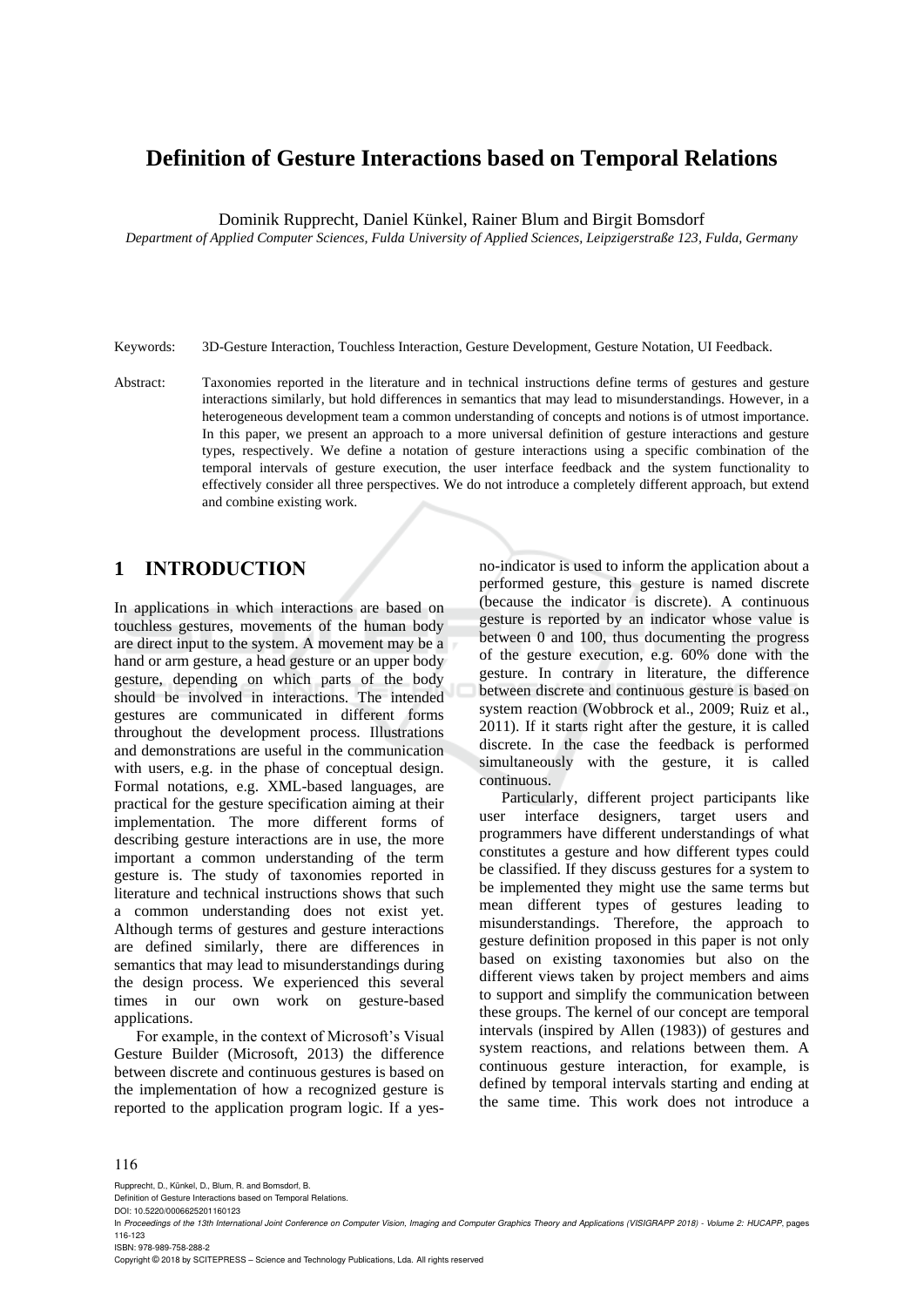complete different approach but extends and combines existing work resulting in more universal terms of gestures and basic classification. While the different roles involved in the development process can keep their usual taxonomies, our common terms should raise awareness of existing differences in notions and concepts, and facilitate the communication between the groups.

In the next section, existing gesture taxonomies are presented. This is followed by an overview of the different views taken by developers and target users involved in the development process. Afterwards our approach of a gesture terminology is introduced. The paper ends with possible extensions and future work.

## **2 EXISTING GESTURE TAXONOMIES**

Several different gesture taxonomies exist in the literature, intended to classify gestures for different types of user interfaces. Gestures are classified by means of specific criteria (also called *aspects* by Hummels and Stappers (1998); or *dimensions* by Ruiz et al., (2011) and by Wobbrock et al., (2009)). Such classification schemes are referred to in studies to support the design of gesture interactions. As taxonomies imply a general vocabulary, they facilitate a common understanding for all persons involved (for example, what a gesture is).

The differences between taxonomies are quite significant, in parts. Hummels and Stappers (1998) work in the context of product design of virtual 3D objects and classify gestures concerning spatial information (i.e., selecting one or several objects by pointing, changing the form of a 3D object by pushing or pulling, etc.). While this classification, dealing with a concrete use case, goes quite into detail, Karam and Schraefel (2005) report a more generic approach. They focus on aspects like the application domain (desktop, gaming, entertainment, etc.), enabling technologies (perceptual, i.e., vision, audio, remote sensing; non-perceptual, i.e., mouse, keyboard, tangible devices, etc.) and the system response (visual, audio, CPU commands, etc.). This constitutes a technically-oriented scheme that does not pay attention to the separate aspects of the actual interaction and their interrelations.

In the aforementioned and in further taxonomies (Obaid et al., 2014; Pavlovic et al., 1997; Ruiz et al., 2011; Wobbrock et al., 2009) additional central characteristics like the manner of execution of

gestures and the feedback are included. Though the feedback of the user interface that is tied to a gesture is an important aspect in gesture interaction, the system-centric view should not be disregarded. However, the existing literature neglects the domain of system functionalities that are not directly visible to the user (though, of course, results become visible via the UI). An example of such a system functionality would be a database query or playing an audio CD. These taxonomies are therefore incomplete from the perspective of designers and programmers, that have to consider these system functionalities in combination with gestures.

Furthermore, the classification characteristics often rely on various pre-conditions. For example, if a user interface is not tangible, some of the published classification aspects from Wobbrock et al., (2009) cannot be used, e.g., the binding dimension that describes the relationship between touch gestures, the UI objects and the touchscreen. Alternatively, these classification aspects would need to be adapted to gesture studies that do not meet the respective pre-conditions.

In summary, a lack of generalizability or comparability, but a somewhat confusing proliferation can be identified in the published work. By contrast, our approach avoids these issues, as it is designed to be more universal and less technicallyfocused and avoids pre-conditions. Instead, it focuses on aspects like the temporal relations between gestures and UI feedback and system functionality.

#### **3 USAGE AND SYSTEM VIEW**

The development of interactive systems implies different views, i.e., the perspective of using the system and the perspective of implementing the system (Hix and Hartson, 1993). The usage view is typically taken by designers as well as by users (see Figure 1).

Designers develop a conceptual model of the intended gesture execution and the according UI behavior. Users inevitably develop their personal mental model of how to utilize the interactive system und how to interact with it by means of gestures. The conceptual and the mental models must correspond as much as possible to avoid usage problems. Thus, as shown in Figure 1, development aims at a single usage view, which results from a common understanding of the system behavior by designers and users.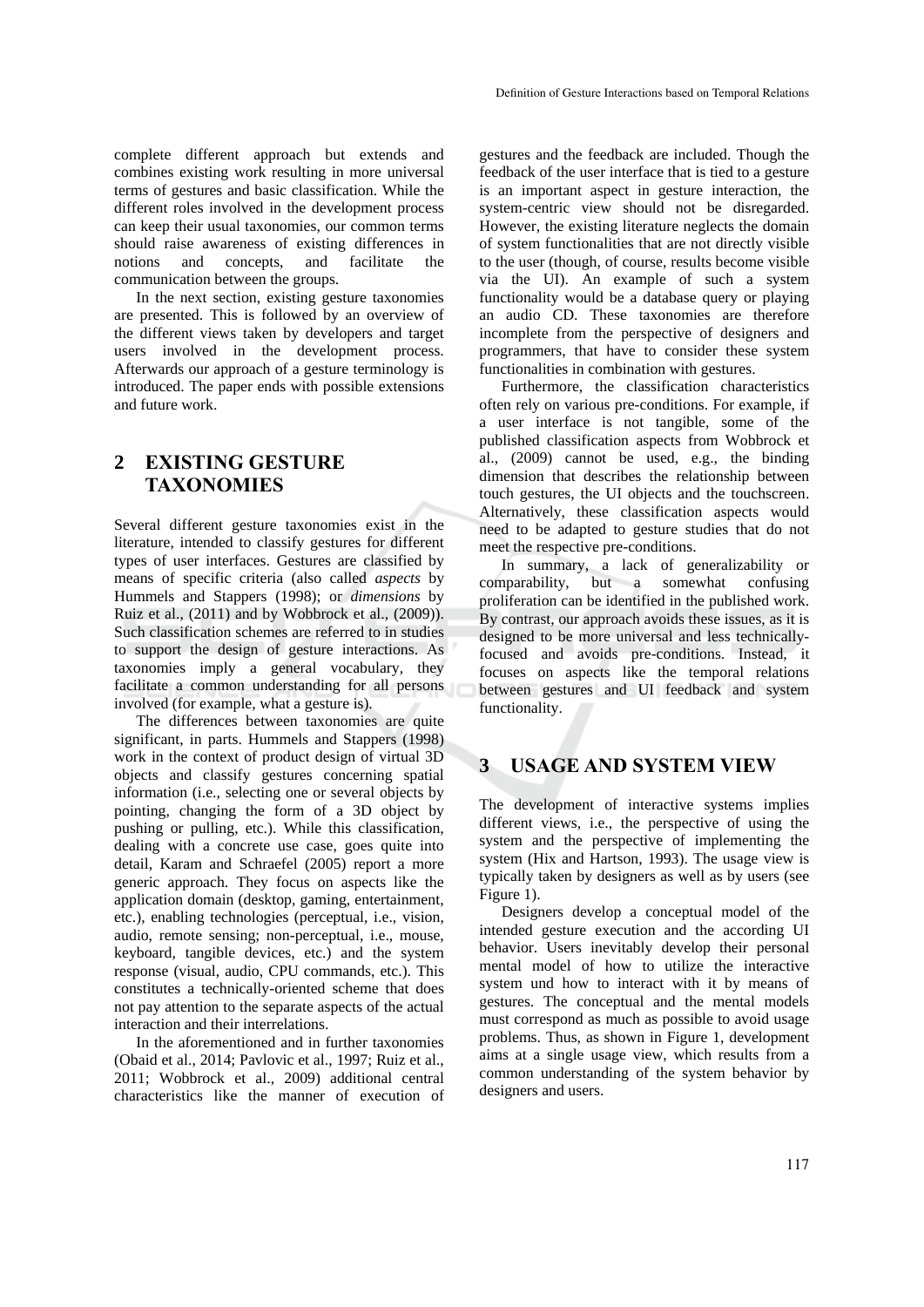

Figure 1: Different views and models.

Communication throughout the development process and between the different team roles, however, is based on different notations and on inconsistent gesture terminology. Furthermore, in user-centered design target users are participating not only in the evaluation but typically already in the earlier phase of ascertainment of gestures (Künkel et al., 2015). For example, in the usage view, gestures are referenced often via demonstration of the movements (live or pre-recorded video) and pictorial representations, such as shown in Figure 2. However, a common standard for describing gestures is not available.



Figure 2: Pictorial representation of a gesture movement.

An additional aspect is how the UI responds to a gesture. Therefore, gestures should not be described in isolation but need to be shown in the context of UI behavior. In the case of the gesture depicted in Figure 2, for example, a UI element may be highlighted as soon as the movement starts, be enlarged until the end, and then be de-highlighted (implementing, e.g., a zoom function). The User Action Notation (UAN) (Hartson et al., 1990) is well-known for specifying the usage view. The authors also argue the necessity not only of specifying the input device interactions in detail, but also the observable UI behavior, timing conditions and invocation of system functionality. In the literature (e.g. Loke et al., 2005) some gesture specific notations are proposed that consider these aspects.

While the usage view omits implementation, these are subject of the system view. Programmers care about sensors and recognition algorithms. For example, using Microsoft's Kinect technology (https://developer.microsoft.com/en-us/windows/ kinect/hardware) to recognize the movement depicted in Figure 2 the sensor captures all the movements of a user, whether they are meaningful or not for the interaction. A movement is captured by the sensor as a continuous sequence of images (frames). Every frame is analyzed by a gesture detector. This detector checks continuously if a user executes one of the gestures defined beforehand. It then provides the result to the application logic by indicators, whether a gesture is recognized or not. Therefore, in the system view a gesture occurs as a value that the gesture detector indicates. So, these values and how to process them, is important when working with gestures. The following pseudocode shows how to technically bind a specific gesture to the corresponding UI behavior and the system functionality as part of the implementation model:

```
while(gestureFrames){
    //check indicator
    If zoomInGesture.isDetected(){
       //invoke system funtinality
       object.zoomIn();
       //invoke UI feedback
       UI.updateView();
 }
  If further gestures … 
}
```
It is a particular challenge for the developer to integrate this technically-driven, today often still very sensor-specific implementation with the required implementation of the conceptual model of the designer.

Members of a project team plus test users, as shown above, take different views while developing an interactive system. The dependencies and correlations of the respective models and perspectives emphasize the need of common gesture terms to facilitate the communication throughout the development process and between the different roles. Such a gesture notation must consider all three aspects: the movements and positions of the human body, the UI behavior, and the system functionality.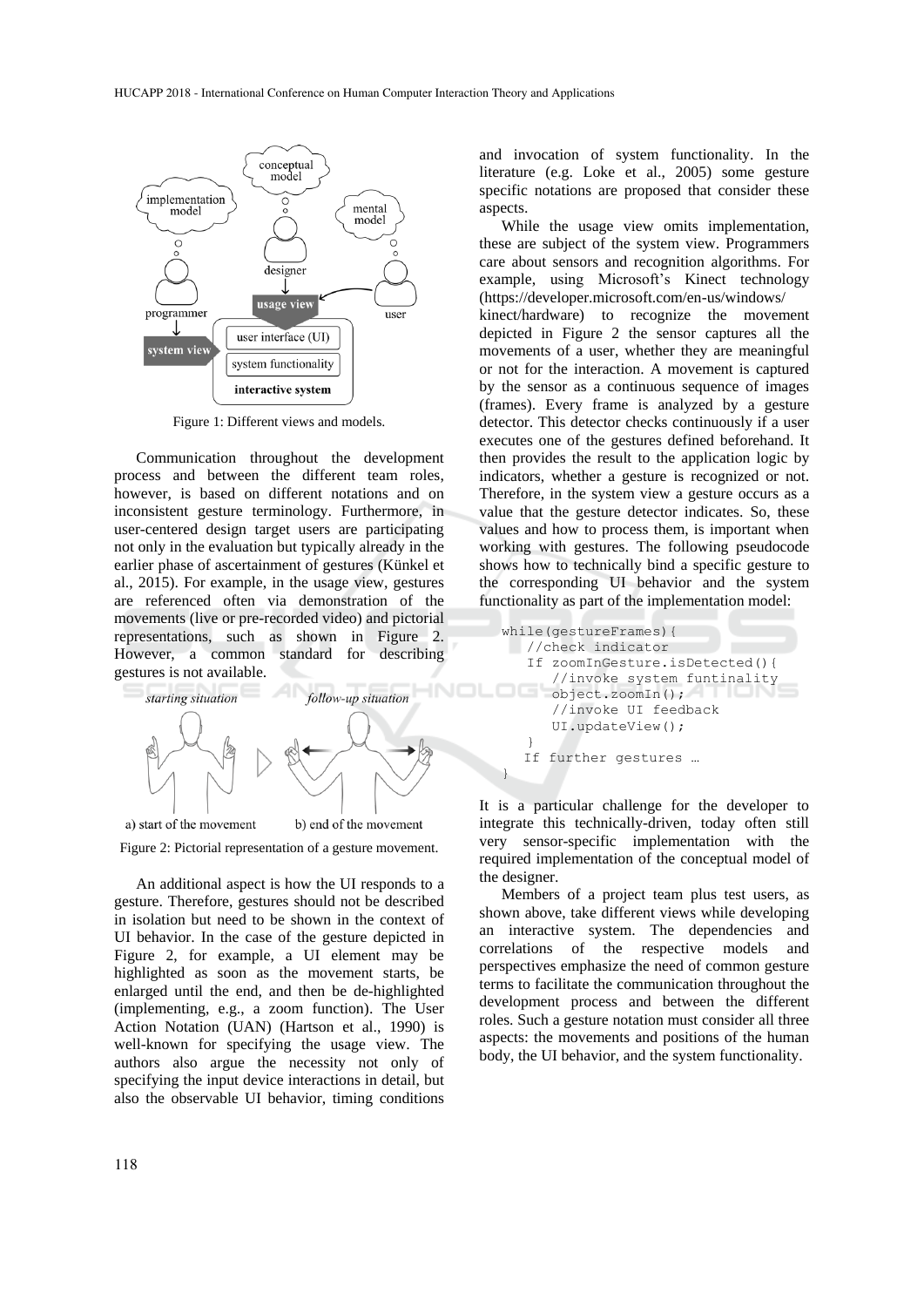#### **4 GESTURE INTERACTION**

In this section we propose an approach for defining gestures in the context of both, the UI and the system behavior. The terms extend definitions from the literature by referring to the execution time intervals of user's movement, UI feedback, and system functionality.

#### **4.1 Gesture, Static and Dynamic**

In the field of HCI, a gesture is a coordinated movement or position of a body or parts of a body with the intent to interact with a system (Hummels and Stappers, 1998; Saffer, 2008). For example, a swipe of a hand to the side is a coordinated movement, whereas holding a hand over a button specifies a position. The distinction between coordinated movement and position, i.e., the dynamic of gesture execution (*form* in Wobbrock et al., (2009)) is a frequently used classification criteria.

A *static gesture* is a meaningful pose or posture, e.g. a hand and finger position, without any movements (Nielsen et al., 2004). Holding a hand steady towards the system for a specified time (e.g. two seconds) is an example for a static gesture (see Figure 3 a).



Figure 3: Example for static and for dynamic gesture execution.

A *dynamic gesture* is defined by its motion sequence (Karam and Schraefel, 2005). It is a movement like a specific trajectory of the hand and/or a transition between two or more postures (Nielsen et al., 2004). Figure 3 b) shows the wave of a hand as an example for a dynamic gesture. In contrast to static postures, dynamic gestures have more variance in their execution (different speeds or kinematic impulse c.f. Ruiz et al., (2011)).

Each gesture execution possesses a start, an end, and a duration defining its time interval. Execution of a swipe gesture may take a few milliseconds, while execution of a holding gesture may require a few seconds.

Throughout this paper, the start, end, and duration of a time interval are referenced by means

of the dot notation. The 2-second-interval of a holding gesture, for example, is noted by *holding\_gesture.duration = 2* seconds. In the figures, a time interval is represented by an arrow symbol (note that the length of the arrow is not intended to represent the actual duration). A gesture symbol  $(\mathbf{\mathcal{F}})$  is added to the arrow in case that the time interval of a gesture execution is to be denoted (see Figure 4).



Figure 4: Gesture notation to denote the time interval of a gesture execution (the included dot notation is not part of the actual representation but serves the purpose to introduce the graphical elements).

#### **4.2 Discrete and Continuous Gesture Interaction**

A gesture is often defined as a meaningful physical movement of the body or parts of the body in combination with the UI feedback (Mitra and Acharya, 2007; Obaid et al., 2014; Pavlovic et al. 1997; Wobbrock et al., 2005). This definition takes into account that interactions are not only composed of a gesture execution but also include UI feedback (called as *flow* by Wobbrock et al., (2009); or *temporal* by Ruiz et al., (2011)). Using the term gesture for both, a body movement and a body movement in conjunction with the UI feedback, mixes these two concepts. In our gesture projects, the developers experienced that this leads to confusion in communication. This holds true particularly in discussions about so-called discrete and continuous gestures (Ruiz et al., 2011). Therefore, we suggest to differentiate between the definition of a gesture (as defined in section 4.1) and a gesture interaction.

A *gesture interaction* is a gesture in conjunction with the respective UI behavior triggered by the gesture. Analogous to a gesture, the execution of a UI feedback has a duration (time interval). The feedback may be for example a navigation to a web page that takes place within a few milliseconds, or a graphical animation taking several seconds. In the following, again for simplicity, we neglect the exact duration since the focus of our approach lies on the temporal relationship between gestures and UI feedback.

The dichotomous aspects discrete and continuous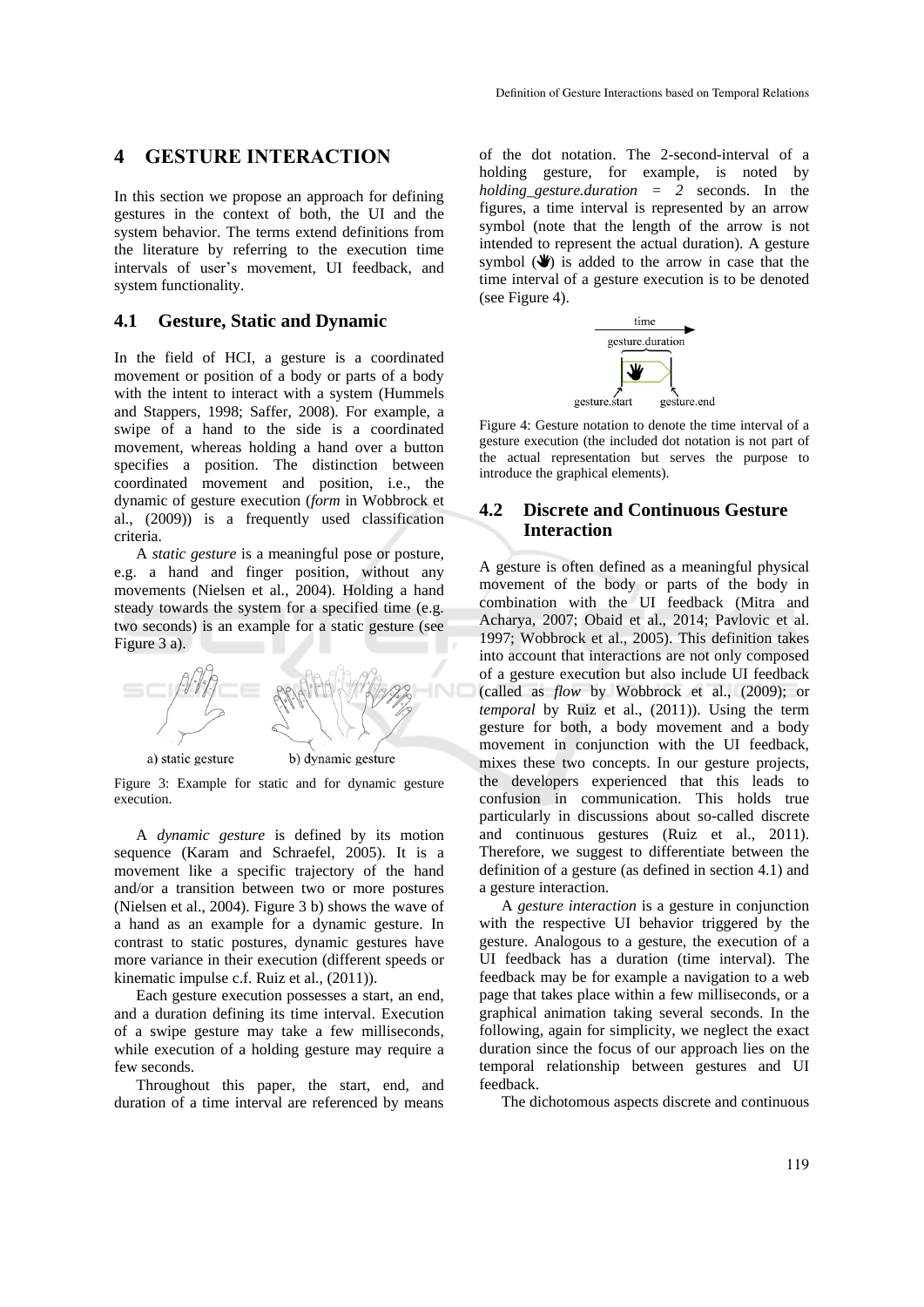refer to the relation between the execution of a gesture and the feedback. Both characteristics can be defined precisely based on the term gesture interaction.

A *discrete gesture interaction* is a gesture interaction in which the UI feedback is executed right after the end of the gesture, i.e. *gesture.end = UI.start*. Figure 5 depicts this temporal relation by means of our suggested gesture notation. The arrow for the UI interval (containing an illustrated user silhouette with a small arrow pointing at it  $\triangleq$ represents feedback in arbitrary form (visual, auditory, haptic, etc., combinations).



Figure 5: Discrete gesture interaction: Push gesture to select an already preselected UI element. Gesture notation (top) and exemplary pictorial representation of gesture and UI (bottom). VCE AND TECHNO

Additionally, the figure shows an example of a discrete gesture interaction: a push gesture to select a UI element. In the situation on the left hand, the element is highlighted and the user moves the hand towards it (like a push). While the gesture is performed the state of the UI remains unchanged, but immediately after the execution of the gesture is complete the UI element is marked to be selected (see follow-up situation shown on the right hand).

A *continuous gesture interaction* is a gesture interaction where the UI feedback is performed simultaneously with the gesture execution, i.e. *gesture.start = UI.start && gesture.end = UI.end*  (see Figure 6). In this case, in contrast to a discrete gesture interaction, the UI feedback is triggered once the gesture execution starts and ends when the gesture execution is finished.

The example in Figure 6 (zooming to scale a 3D object) illustrates a continuous gesture interaction. The UI feedback (cube zooming) occurs continuously while the gesture is performed and is finished upon the completion of the gesture. In this example, not only the cube gets bigger, but also the zoom widget on the left is updated to show the current zoom level.



Figure 6: Continuous gesture interaction: Grab-move gesture to decrease or increase the size of a cube.

Discrete and continuous gesture interaction does not necessarily affect the internal status of the system, i.e. execution of system functionality. This is the case particularly in graphical user interfaces: A mouse movement on a virtual desktop, for example, results in UI behavior such as changing the position of the mouse cursor and highlighting an icon once the cursor enters its space. Similarly, in Figure 5 the user may select an element to apply an operation afterwards (e.g., a database update); in Figure 6 the user may enlarge an object just to have it displayed larger on the screen.

#### **4.3 Gesture Interaction and System Functionality**

As part of our notation, the above two types, discrete and continuous gesture interaction, are expanded by the aspect system functionality, resulting in four additional variants. A third arrow that contains an icon symbolizing system functionality (illustrated as a gearwheel  $\bullet$ ) is used in the figures to represent the according time interval.



Figure 7: Discrete gesture interaction with discrete system reaction: Swipe gesture to change the input media.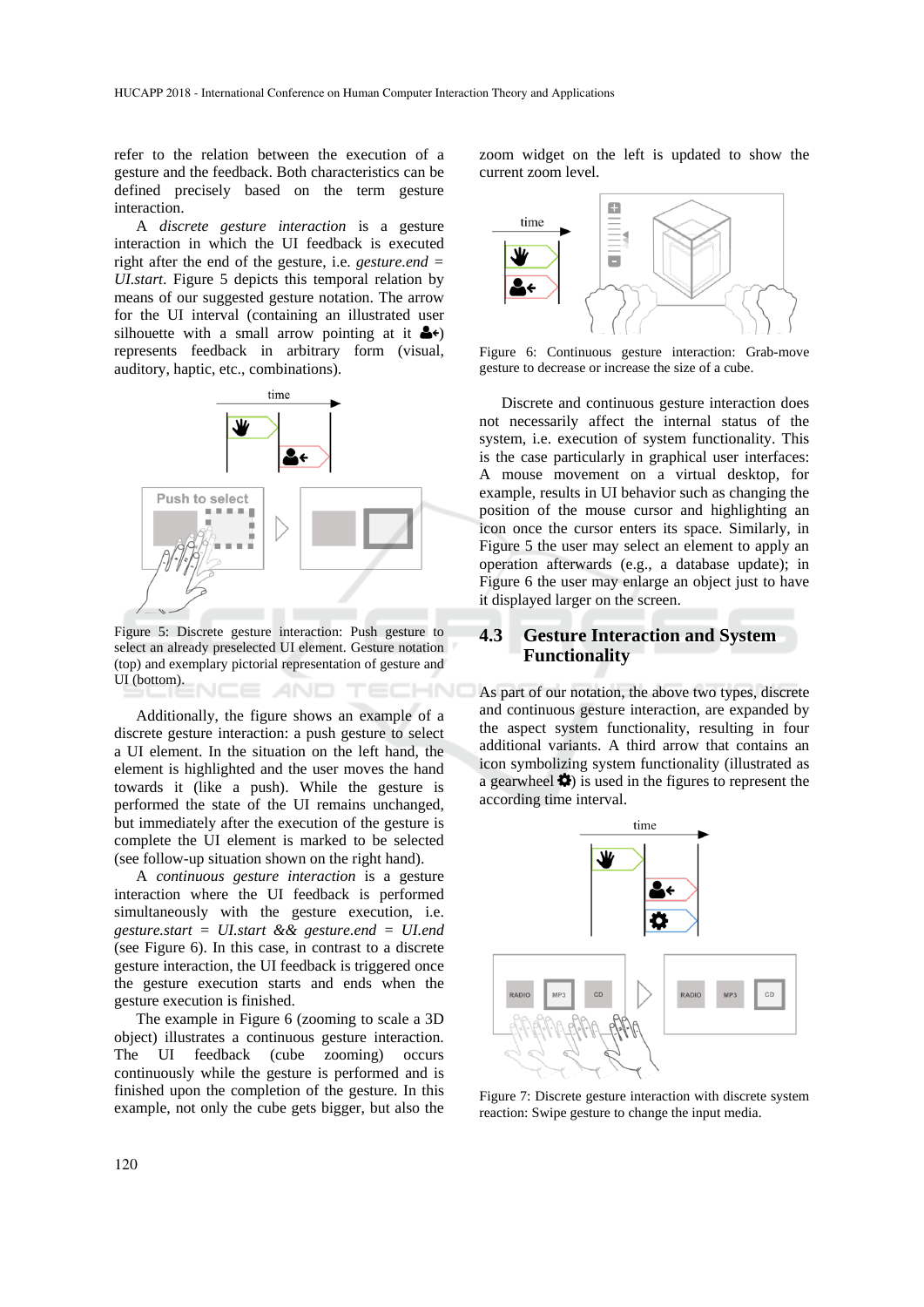A *discrete gesture interaction with discrete system reaction* is a gesture interaction in which both, the UI feedback and the system functionality are executed right after the gesture, i.e. *gesture.end = UI.start = system.start* (see Figure 7).

In the example illustrated by Figure 7 the user performs a lateral wiping movement (swipe gesture). Once *swipe\_gesture.end* is detected, on the one hand, the CD element in the UI is highlighted instead of the MP3 element. The system, on the other hand, stops playing MP3s and starts to play the inserted CD.

A *discrete gesture interaction with continuous system reaction* is a gesture interaction in which the UI feedback is executed right after the gesture (*gesture.end = UI.start*), but the system functionality is executed simultaneously with the gesture (*gesture.start = system.start && gesture.end = system.end*) (see Figure 8).



Figure 8: A discrete gesture interaction with continuous system reaction.

From our point of view, this makes hardly sense from a usability perspective (therefore, we do not provide an example here): It would violate the principle of permanent visibility of system status as published by Nielsen (1995).

A *continuous gesture interaction with discrete system reaction* is a gesture interaction with UI feedback executed simultaneously (*gesture.start = UI.start && gesture.end = UI.end*), and with system functionality executed right after the gesture, i.e *gesture.end = system.start* (see Figure 9).



Figure 9: Continuous gesture interaction with discrete system reaction: Move-and-hold gesture to select a UI element.

An example is a selection interaction that is implemented as an overlay icon surrounded by a circle that continuously fills up over a specific period of time (see Figure 9). The user has to hold a hand over a UI element until the circle is completely filled. As soon as this is the case, the system functionality is executed (e.g. starting a CD).

A *continuous gesture interaction with continuous system reaction* is a gesture interaction in which the gesture, the UI feedback and the system functionality are executed simultaneously, i.e. *gesture.start = UI.start = system.start && gesture.end = UI.end = system.end* (see Figure 10).



Figure 10: Continuous gesture interaction with continuous system reaction: Grab-move gesture to change the volume of a media player.

An example would be a slider that is mapped to the volume of a music player. The user can manipulate it by performing a grab gesture in combination with a horizontal move gesture (see Figure 10). During the grab-move gesture the UI updates the slider continuously showing the currently chosen volume level. At the same time the system changes the volume of the music simultaneously according to the current state of the gesture until the grab gesture has ended (e.g. by opening the hand).

# **5 SIMPLIFICATIONS AND EXTENSIONS**

A simplification in the definitions given in section 4.2 and 4.3 is that the difference between static and dynamic gestures was not taken explicitly into account. Therefore, a gesture arrow may represent either a static or a dynamic gesture. Considering this difference in the notation doubles the gesture interaction types.

In Figure 10 a dynamic gesture is involved in a continuous gesture interaction with continuous system reaction. Replacing the gesture by a static one results in a static-continuous gesture interaction with continuous system reaction. For example, such a static gesture may be the holding hand shown in Figure 3 a) (e.g. taking into account the constraints of a reduced interaction space). To increase the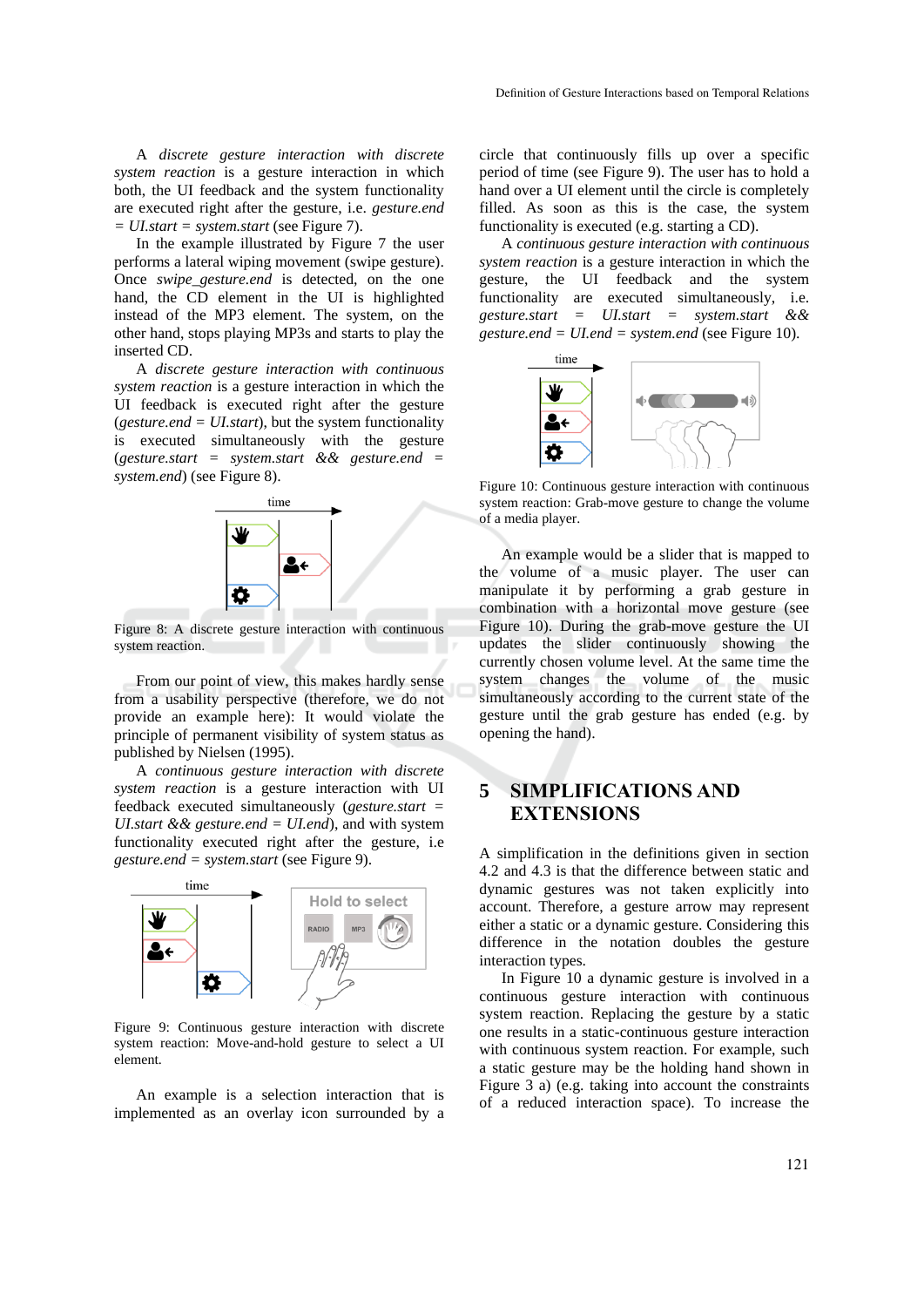volume, the right hand is held up (see Figure 11), and to lower the volume the left hand is held up.



Figure 11: Static gesture with continuous UI feedback and continuous system functionality: Hold-up gesture (left or right) to change the volume (decrease or increase) of a media player.

In addition, the user may hold up the right hand although the volume has already reached the maximum. Thus, the application logic would have to ignore this gesture event since it is not meaningful for the current state of the system. In our gesture notation, such a prolonged occurrence of a gesture without consequences is not represented (the gesture arrow is not depicting the extended time interval). This is appropriate as the definition (*gesture.end = UI.end = system.end*) describes this situation correctly.

Delays, e.g. between the temporal intervals, are not considered so far. They can be added as shown in Figure 12. For information systems technically caused delays (TD) are typical. Thus, for example, a *gesture.end* does not equal *UI.start,* more precisely (*gesture.end + TD = UI.start*). It can be neglected most of the time. However, for usability reasons one may specify a maximum for TD, e.g. *gesture.end +*   $TD = UI.start$  with  $TD \leq 2$  seconds.



Figure 12: Delay in gesture interactions.

In addition, delays (*Δt*) are mechanisms to specify conditions and constraints, e.g. for the purpose of accessibility. For example, if users with cognitive impairments are using applications with gesture interaction, it could be necessary to add a delay between the execution of a gesture and the start of a UI feedback (*gesture.end + Δt = UI.start*) (see Figure 12 a). People with cognitive impairments might need some time to process the execution of

the gesture and therefore would be confused if the UI feedback is executed right after the gesture. In this case the delay *Δt* is to be specified according to the degree of disability and may be subject of personalization.

In the case of continuous interactions two delays are introduced (see Figure 12 b). The delay *Δt<sup>1</sup>* separates the beginning of a gesture and the beginning of a UI feedback (*gesture.start* +  $\Delta t_1$  = *UI.start*). The second delay *Δt2* can be used to define how long a UI feedback (e.g. an animation) is performed after a gesture movement is finished (*gesture.end* +  $\Delta t_2$  = *UI.end*).

A further case of consciously specified delay is the usage of a reset timer. It can be illustrated by extending the example in Figure 9 with the option to cancel the gesture interaction. While the circle still fills up, the user may take the hand away to consciously abort the interaction. However, it may also happen that a cancelation is not wanted by the user, although he or she causes the virtual hand cursor (who's movements are mapped to the hand) to exit the interactive element. For example, the user may unconsciously turn away from the system during the activation of the UI element in order to talk to someone. Due to the user movement, the virtual cursor moves away from the UI element and the gesture interaction could be canceled. The following possibilities are therefore conceivable: The circle resets: *gesture.end = UI.start*. Or the circle does not reset for a specific time *Δt.*  Subsequently, the circle resets to the initial position: *gesture.end*  $+$   $\Delta t$  = *UI.start.* 

In other works from the literature, a gesture is divided into the three phases *prestroke* (also called preparation), *stroke* (execution) and *poststroke* (retraction) (Mitra and Acharya, 2007; Obaid et al., 2014; Pavlovic et al., 1997). For example, raising the hand to the start position of a swipe gesture is the prestroke, performing the swipe-movement is the stroke, and taking down the hand to a neutral position is the poststroke. Obaid et al., (2014) additionally take into account a *start-up* phase. It refers to the user's mental preparation process of preparing for a gesture and thus takes place before the prestroke. The temporal interval of a gesture of our gesture notation refers to the execution (stroke). However, it could be extended by adding separate time intervals for the pre- and the poststroke-phase. This would enable the explicit specification of conditions and constraints related to these additional phases.